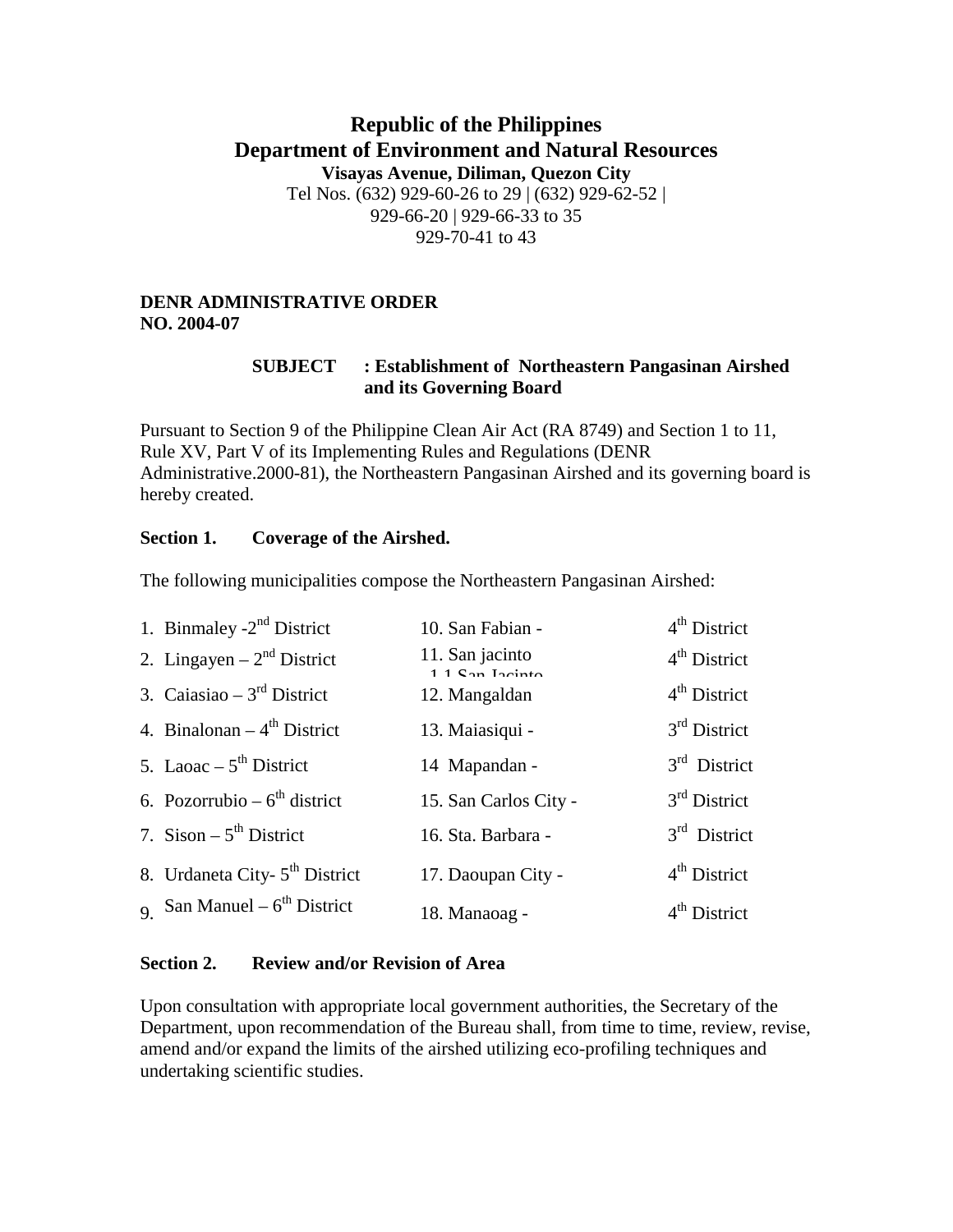## **Section 3. Composition of Northeastern Pangasinan Airshed Governing. Board**

To effectively carry out the action plan for the management of the airshed, a Governing Board is hereby created, herein referred to as the Board.

The Board shall be headed by the Secretary of the Department of Environment and Natural Resources. The Regional Director of the Environmental Management Bureau, Region i shall act as the Deputy Chairperson.

The Board shall be composed of the following members:

- a. The Provincial Governor of Pangasinan
- b. The City Mayors of Dagupan, Urdaneta and San Carlos; and the Municipal Mayors of Binmaley, San Fabian, Lingayen, San Jacinto, Calasiao; Mangaldan, Binaionan, Malasiqui, Laoac, Mapandan, Pozomubio, Siton, Sta. Barbara, San Manuel and Manaoag.
- c. The Regional Directors of the following:
	- 1. Department of Transportation and Communication (DOTC)
	- 2. Department of Health (DOH)
	- 3. Department of Trade and Industry (DTI)
	- 4. Department of the Interior and Local Government (DILG)
	- 5. Department of Science and Technology (DOST)
	- 6. Department of Energy (DOE)
- d. Representatives from the private business sector and from the People's Organizations together with the non-governmental organizations who shall, within six (6) months from the designation of the airshed, be chosen by and among themselves through the concerned sectoral assemblies.

The membership of the Board shall be in a ratio of 5:2:2 (government-private-civil society).

## **Section 4. Term of Office.**

The members of the Board shall serve for a term of three (3) years (or such lesser time as may be permitted by the term of Office, if publicly elected officials) without compensation, except for actual and necessary expenses incurred in the performance of their duties (chargeable to their respective offices) subject to availability of funds and the usual accounting and auditing rules and regulations.

When a vacancy occurs during the term of a member from PO; NGO or private business sector, a new member shall be appointed by the Board for the remainder of-the unfinished term.